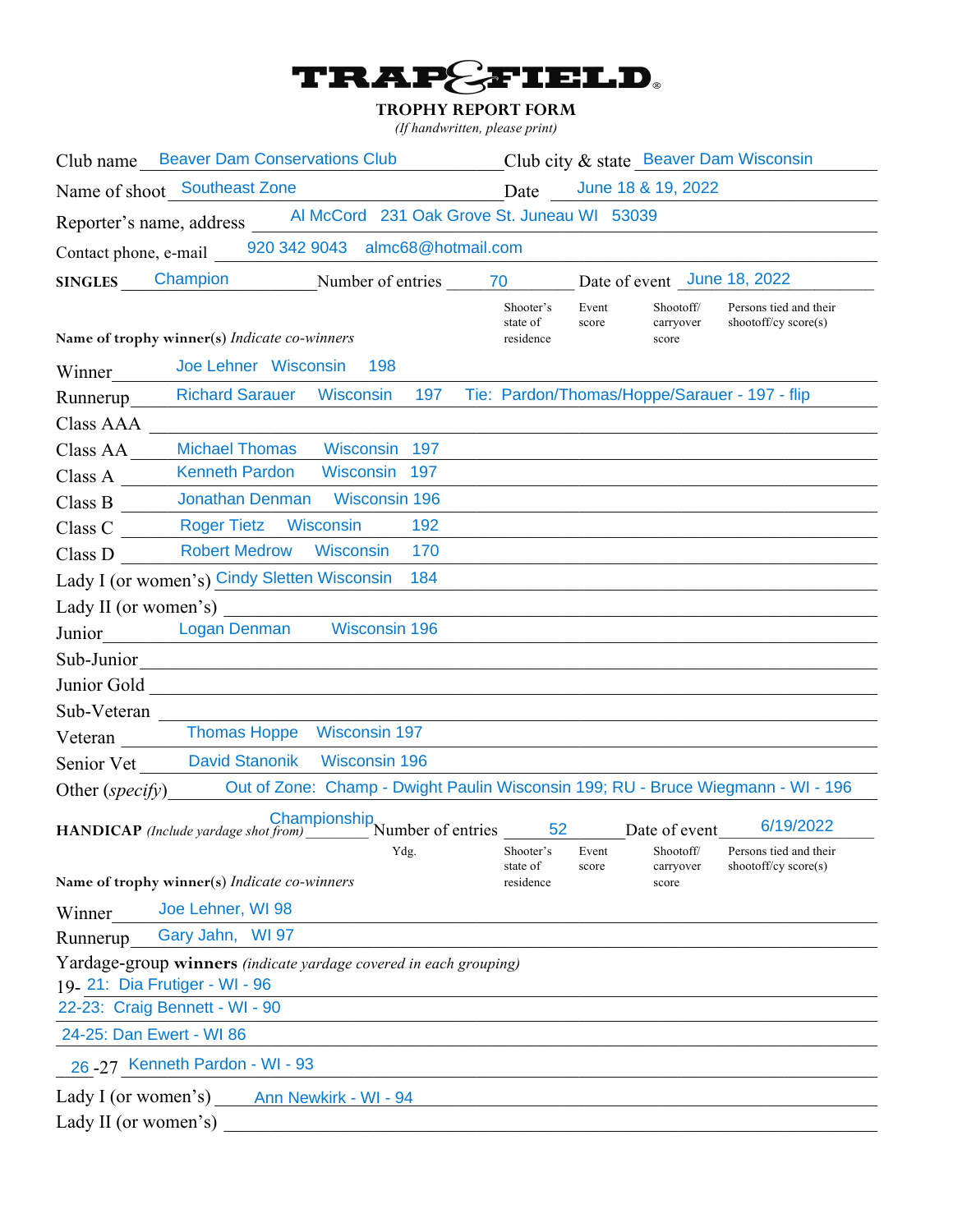| HANDICAP, continued  |                                              |                                                                     |                                    |                |                                 |                                                  |
|----------------------|----------------------------------------------|---------------------------------------------------------------------|------------------------------------|----------------|---------------------------------|--------------------------------------------------|
| Junior               | Ben Pardon - WI - 95                         |                                                                     |                                    |                |                                 |                                                  |
| Sub-Junior           | Jacob Lytle - WI - 73                        |                                                                     |                                    |                |                                 |                                                  |
| Junior Gold          |                                              | <u> 1980 - Andrea Station, amerikansk politik (d. 1980)</u>         |                                    |                |                                 |                                                  |
| Sub-Veteran          |                                              |                                                                     |                                    |                |                                 |                                                  |
| Veteran              | Gary Fechter - WI - 92                       |                                                                     |                                    |                |                                 |                                                  |
| Senior Vet           | Robert Lepple - WI - 93                      |                                                                     |                                    |                |                                 |                                                  |
| Other (specify)      |                                              | Out of Zone - Heidi Studnicka - WI 95; RU -Gerald Tenor - 94        |                                    |                |                                 |                                                  |
| <b>DOUBLES</b>       | Championship                                 | Number of entries                                                   | 45                                 | Date of event  |                                 | 6/19/2022                                        |
|                      | Name of trophy winner(s) Indicate co-winners |                                                                     | Shooter's<br>state of<br>residence | Event<br>score | Shootoff/<br>carryover<br>score | Persons tied and their<br>shootoff/cy $score(s)$ |
| Winner               |                                              | Michael Thomas - WI - 97                                            |                                    |                |                                 |                                                  |
| Runnerup             |                                              |                                                                     |                                    |                |                                 |                                                  |
| Class AAA            |                                              |                                                                     |                                    |                |                                 |                                                  |
| Class AA             |                                              | Jonathan Denman WI 92                                               |                                    |                |                                 |                                                  |
| Class A $\qquad$     |                                              | Donald Mittag - Wi-96                                               |                                    |                |                                 |                                                  |
| Class B              |                                              | Keith Ervin - WI - 87                                               |                                    |                |                                 |                                                  |
| Class C              | <b>Bryon Fennig WI 86</b>                    |                                                                     |                                    |                |                                 |                                                  |
| Class D              |                                              | Connie Greske - WI 85                                               |                                    |                |                                 |                                                  |
| Lady I (or women's)  | Dia Frutiger WI 80                           |                                                                     |                                    |                |                                 |                                                  |
| Lady II (or women's) |                                              |                                                                     |                                    |                |                                 |                                                  |
| Junior               |                                              | Ben Pardon - WI - 94                                                |                                    |                |                                 |                                                  |
| Sub-Junior           | Jacob Lytle - WI 56                          |                                                                     |                                    |                |                                 |                                                  |
| Junior Gold          |                                              |                                                                     |                                    |                |                                 |                                                  |
| Sub-Veteran          |                                              |                                                                     |                                    |                |                                 |                                                  |
| Veteran              |                                              | Thomas Hoppe WI 90                                                  |                                    |                |                                 |                                                  |
| Senior Vet           |                                              | <b>Raymond Jaroch WI 84</b>                                         |                                    |                |                                 |                                                  |
| Other (specify)      |                                              | Out of Zone - Champ: Kenneth Beutler WI 96 RU - Donald Chrapla - 91 |                                    |                |                                 |                                                  |

#### **On special awards below, please list individual scores in each event plus total.**

High-Over-All

All-Around (always 400 championship targets: 200 singles, 100 handicap, 100 doubles)

#### Combined *(specify)*

List on a separate page, shooters breaking their first 25, 50, 75, 100 or 200 straight in registered competition, any unusual yardage moves, unusual weather, persons earning first trophies, and other newsworthy information. If you prefer to write an extended report, please type double-spaced. We welcome group or individual photos of winners. Send clear sharp color photographs in digital .jpg format on CD or by e-mail to *circulation@shootata.com* Identify shooters from left to right. Note if photos will be e-mailed separately.

 $\mathcal{L}_\mathcal{L} = \mathcal{L}_\mathcal{L} = \mathcal{L}_\mathcal{L} = \mathcal{L}_\mathcal{L} = \mathcal{L}_\mathcal{L} = \mathcal{L}_\mathcal{L} = \mathcal{L}_\mathcal{L} = \mathcal{L}_\mathcal{L} = \mathcal{L}_\mathcal{L} = \mathcal{L}_\mathcal{L} = \mathcal{L}_\mathcal{L} = \mathcal{L}_\mathcal{L} = \mathcal{L}_\mathcal{L} = \mathcal{L}_\mathcal{L} = \mathcal{L}_\mathcal{L} = \mathcal{L}_\mathcal{L} = \mathcal{L}_\mathcal{L}$ 

**Shoot reports postmarked more than 15 days after the last day of the shoot cannot be used.** Prompt reporting is appreciated.

Send completed form, via first-class mail to:

# **Amateur Trapshooting Association PO Box 519, Sparta, IL 62286**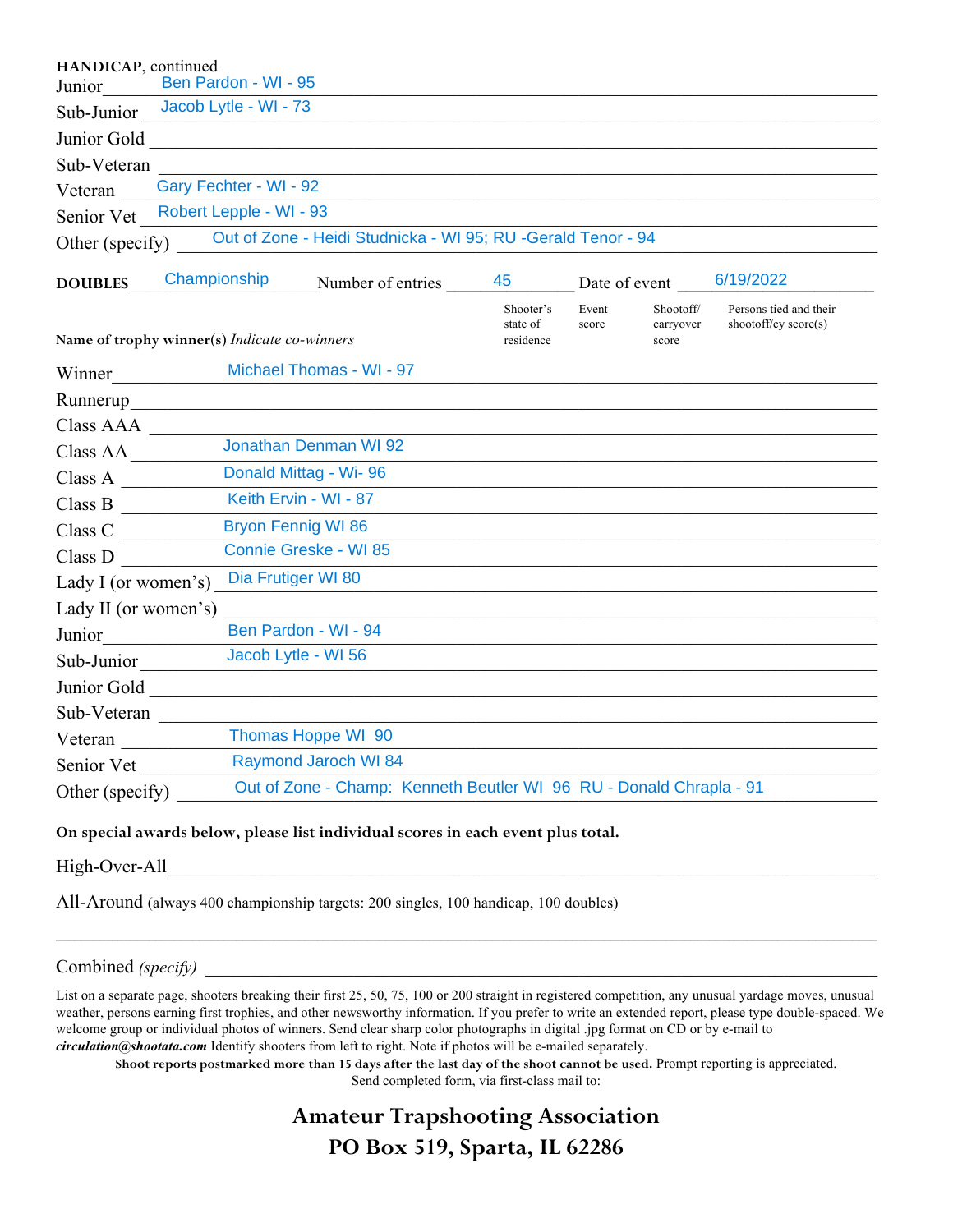

## **TROPHY REPORT FORM**

(If handwritten, please print)

|                                    | Club name Beaver Dam Conservations Club Club Club city & state Beaver Dam Wisconsin |                                             |                                    |                |                                 |                                                  |  |  |
|------------------------------------|-------------------------------------------------------------------------------------|---------------------------------------------|------------------------------------|----------------|---------------------------------|--------------------------------------------------|--|--|
| Name of shoot Southeast Zone       |                                                                                     | Date June 18 & 19, 2022                     |                                    |                |                                 |                                                  |  |  |
|                                    | Reporter's name, address Al McCord 231 Oak Grove St. Juneau WI 53039                |                                             |                                    |                |                                 |                                                  |  |  |
|                                    | Contact phone, e-mail 920-342-9043 almc68@hotmail.com                               |                                             |                                    |                |                                 |                                                  |  |  |
|                                    | SINGLES Number of entries                                                           |                                             | Date of event                      |                |                                 |                                                  |  |  |
|                                    | Name of trophy winner(s) Indicate co-winners                                        |                                             | Shooter's<br>state of<br>residence | Event<br>score | Shootoff/<br>carryover<br>score | Persons tied and their<br>shootoff/cy score(s)   |  |  |
|                                    | Winner                                                                              |                                             |                                    |                |                                 |                                                  |  |  |
|                                    |                                                                                     |                                             |                                    |                |                                 |                                                  |  |  |
|                                    | Class AAA                                                                           |                                             |                                    |                |                                 |                                                  |  |  |
|                                    | Class AA                                                                            |                                             |                                    |                |                                 |                                                  |  |  |
|                                    | $Class A$ $\overline{\phantom{a}}$                                                  |                                             |                                    |                |                                 |                                                  |  |  |
|                                    | $Class B$ $\overline{\phantom{a}}$                                                  |                                             |                                    |                |                                 |                                                  |  |  |
|                                    | Class C                                                                             |                                             |                                    |                |                                 |                                                  |  |  |
|                                    | Class D                                                                             |                                             |                                    |                |                                 |                                                  |  |  |
|                                    |                                                                                     |                                             |                                    |                |                                 |                                                  |  |  |
|                                    |                                                                                     |                                             |                                    |                |                                 |                                                  |  |  |
|                                    |                                                                                     |                                             |                                    |                |                                 |                                                  |  |  |
|                                    | Sub-Junior                                                                          |                                             |                                    |                |                                 |                                                  |  |  |
|                                    |                                                                                     |                                             |                                    |                |                                 |                                                  |  |  |
|                                    |                                                                                     |                                             |                                    |                |                                 |                                                  |  |  |
|                                    |                                                                                     |                                             |                                    |                |                                 |                                                  |  |  |
|                                    | Senior Vet                                                                          |                                             |                                    |                |                                 |                                                  |  |  |
|                                    |                                                                                     |                                             |                                    |                |                                 |                                                  |  |  |
|                                    | <b>HANDICAP</b> (Include yardage shot from) reliminar Number of entries             |                                             | 55                                 |                | Date of event                   | 9/18/2022                                        |  |  |
|                                    | Name of trophy winner(s) Indicate co-winners                                        | Ydg.                                        | Shooter's<br>state of<br>residence | Event<br>score | Shootoff/<br>carryover<br>score | Persons tied and their<br>shootoff/cy $score(s)$ |  |  |
| Winner                             | Joe Lehner Wisconsin<br>97                                                          |                                             |                                    |                |                                 |                                                  |  |  |
|                                    | Runnerup Logan Denman Wisconsin 94                                                  |                                             |                                    |                |                                 |                                                  |  |  |
|                                    | Yardage-group winners (indicate yardage covered in each grouping)                   |                                             |                                    |                |                                 |                                                  |  |  |
| 19- 21: Robert Hittle Wisconsin 93 |                                                                                     |                                             |                                    |                |                                 |                                                  |  |  |
|                                    | 22-23: Craig Bennett Wisconsin 93                                                   |                                             |                                    |                |                                 |                                                  |  |  |
| 24-25: Roger Tietz Wisconsin 93    |                                                                                     |                                             |                                    |                |                                 |                                                  |  |  |
|                                    | 26 -27 Gary Fechter Wisconsin 91                                                    |                                             |                                    |                |                                 |                                                  |  |  |
| Lady I (or women's)                | Andrea Jackson Wisconsin 88                                                         |                                             |                                    |                |                                 |                                                  |  |  |
| Lady II (or women's)               |                                                                                     | <u> 1980 - Jan Barbara Barbara, masa ka</u> |                                    |                |                                 |                                                  |  |  |
|                                    |                                                                                     |                                             |                                    |                |                                 |                                                  |  |  |